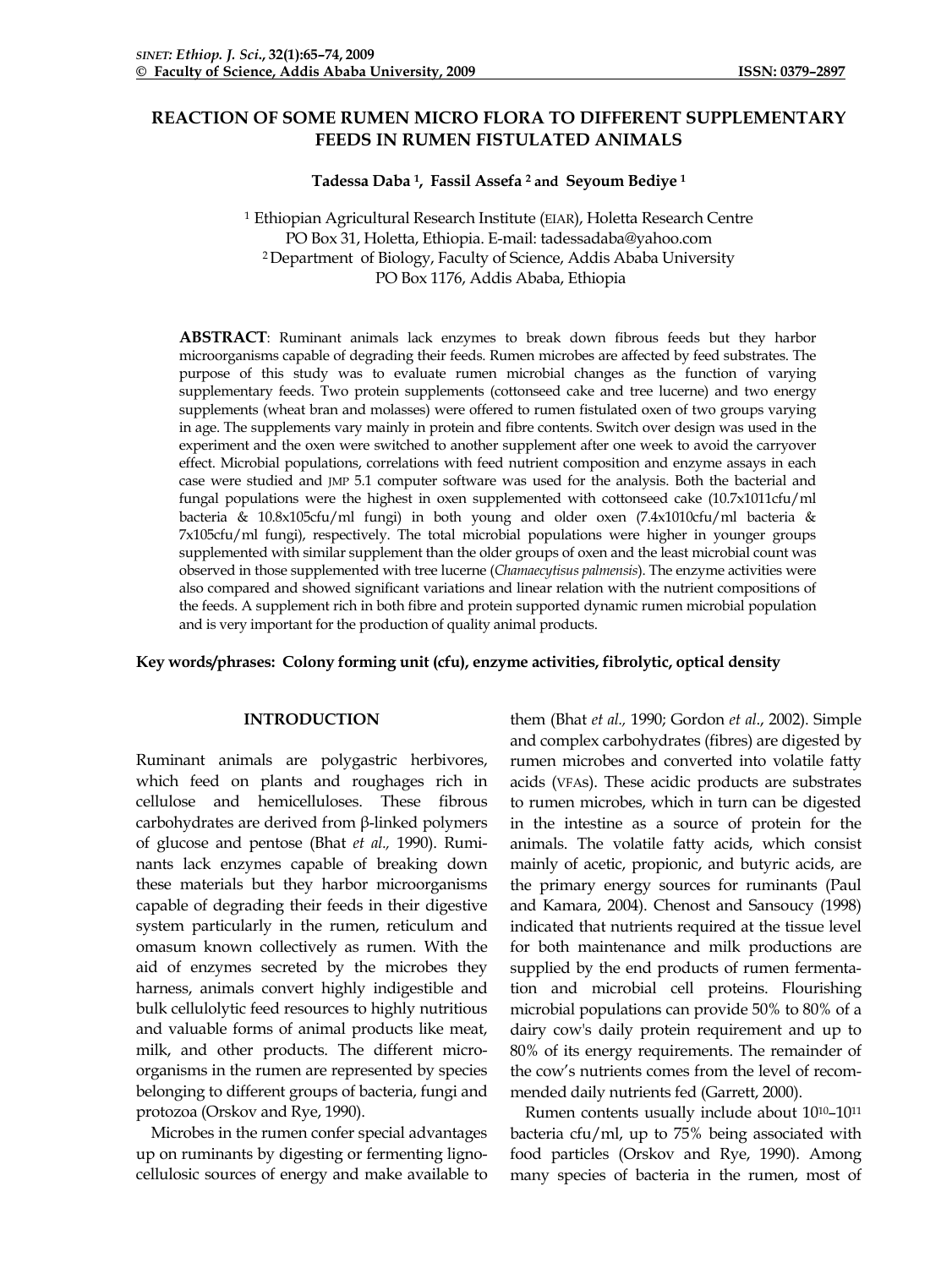them are present at a density of at least 107/ml (Bhat *et al*., 1990). The concentration and relative proportions of various classes of rumen organisms vary according to the quality and composition of the diets (Vansoest, 1982). This affects the fermentation end products. The type of fermentation also directly influences the host animal's metabolism, which is also influenced by the type and ratio of the products of particular species of microorganisms. If dairy cows absorb too much propionic acid from their rumens for instance, their blood insulin levels rise, which can seriously affect both the production and the composition of their milk (Duncan *et al*., 1974). Similarly, in lambs too, high proportion of propionic acid, relative to the other fatty acids, results in the deposition of undesirable branched chain soft fat (Duncan *et al*., 1974).

 The rumen habitat changes in relation to the quality of diet. This in turn, changes the metabolic activity of the microbial inhabitants (Findlay, 1998). Any excess feeding or abuse can rapidly alter the normal microfloral population; leading to serious and often life threatening cases. Understanding the functions of rumen microorganisms enable to modify these functions for more efficient animal production (Chesworth, 2004). In Ethiopia, most of the hitherto works were focused on the evaluation of the feeding qualities of indigenous and exotic forage species (Getnet Assefa *et al.*, 2003; Seyoum Bediye *et al*., 2004) with particular emphasis on their dry matter (DM), crude protein (CP), crude fibre (CF), total mineral (ash) contents, digestibility and feeding values in milk and meat production (Varvikko and Khalilli, 1993; Tesfaye Wondimu *et al*., 2001; Seyoum Bediye *et al*., 2004). Although several researches at International Livestock Research Institute (ILRI) were conducted on the microbiology of detoxification of anti-nutritional factors in browse feed supplements (Odenyo *et al*., 1997; Odenyo *et al*., 1999; Misrak Kebede, 2000; Eden Efrem, 2002), there was little work on the effect of feed on microbial density of (rumen fistulated) animals in relation to changes in their diet.

 Thus, it is imperative to study the relationship between potential and commonly used ruminant feed supplements and rumen microbes with varying animal feeds, which have direct impact on the quantity and quality of the final products. This also helps for the optimum utilization of feed supplements and has an implication on the production of the required products with presumed quality by enhancing the efficiency of

rumen microbes. The purpose of the present study was, therefore, to evaluate rumen microbial density and diversity as the function of varying supplementary feeds and age of animals.

 The abbreviations used in this paper were: Acid Detergent Fibre; ADF, crude fibre; CF, crude fibre; CFU, colony forming units; CP, crude protein; DM, dry matter; DOMD, dry organic matter digestibility; FAO/IAEA, food and agriculture organization/ international atomic energy agency; Kcal, kilo calorie; ME, metabolizable energy; MJ, mega joule; ml, milliliter; mM, milimolar; Mol. Wt, molecular weight; NA, nutrient agar; NDF, neutral detergent fibre; nm, nanometer; μm, micrometer; μmol, micromole; OD, optical density; PDA, potato dextrose agar; TCA, trichloroacetic acid; VFA, volatile fatty acids; DNS, dinitrosalisalic solution; PNPP, p-nitrophenol palmitate.

#### **MATERIALS AND METHODS**

#### *Study site*

The study was conducted at Holleta Agricultural Research Centre, which is found at 28 km West of Addis Ababa with typical highland climatic conditions and altitude of 2400 m.a.s.l. Animal based activities; rumen fluid sampling, primary culture and subcultures were undertaken at Holetta, Animal Nutrition laboratory. Microbial characterizations, enzyme assays and population density/optical density (OD) measurements were undertaken at Applied Microbiology Laboratory, Department of Biology, Addis Ababa University (AAU).

## *Experimental feeds*

 The animals were fed a basal diet of native hay. Two protein rich supplementary feeds namely, tree lucerne (*Chamaecytisus palmensis*) and cottonseed cake and two energy supplements wheat bran and molasses were used. Native hay was offered adlibtum and the supplementary feeds were fed at recommended levels: wheat bran 3kg/day (Tesfaye Wondimu *et al*., 2001), Molasses 1kg/d (Garrysmith, 1987), Cottonseed cake 3kg/d (Njoya, 1996) and wilted tree lucerne 7kg/d (Varvikko and Khalilli, 1993). The nutritive values of the experimental feeds, which greatly vary in protein, fibre and energy compositions, were presented in Table 1.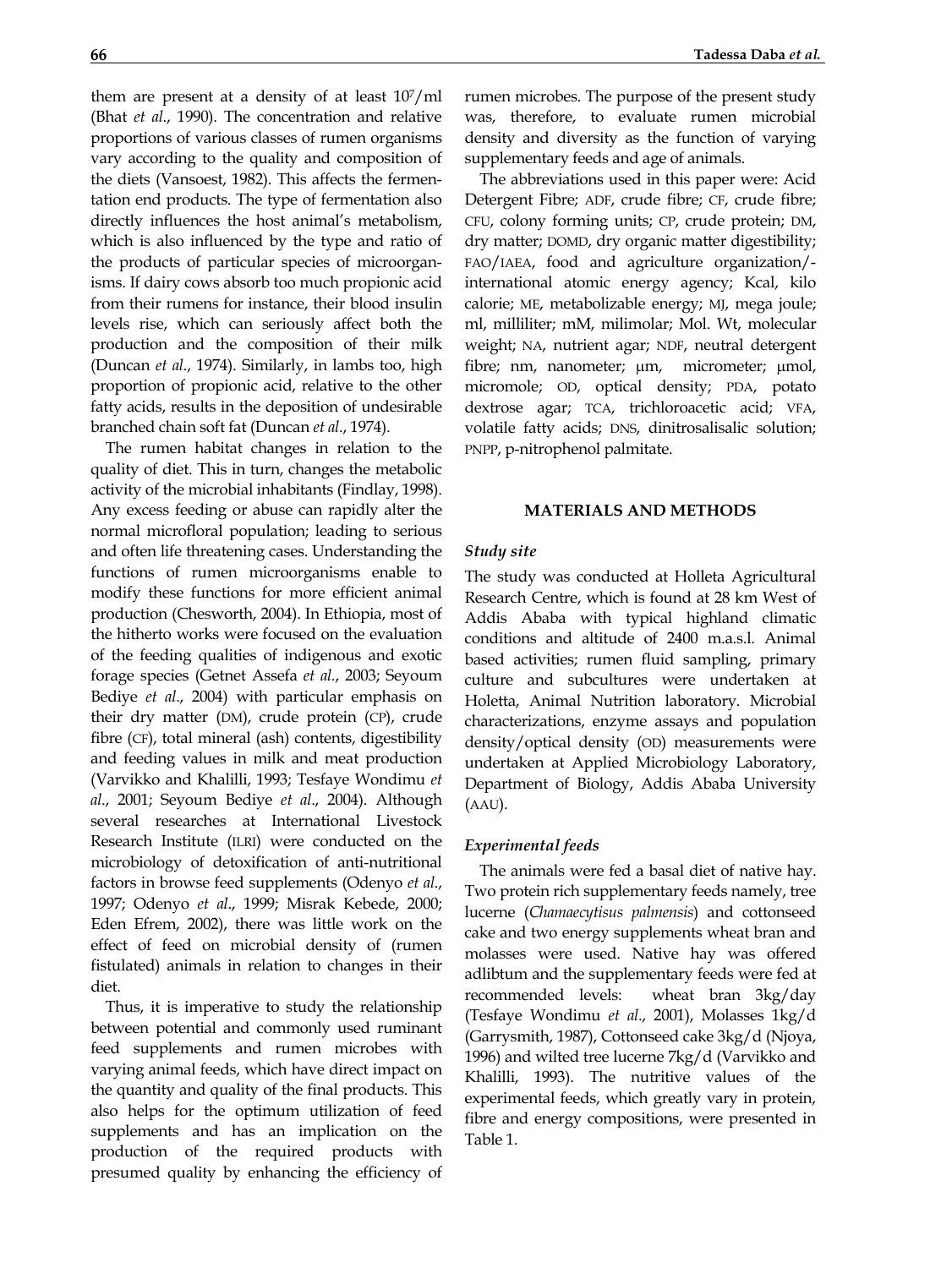| Feed            | DΜ   | Ash | ΩР   | NDF                      | ADF                      | Hemi                     | ⊥ignin                   | <b>DOMD</b> | МE    | Category           |
|-----------------|------|-----|------|--------------------------|--------------------------|--------------------------|--------------------------|-------------|-------|--------------------|
| Wheat bran      | 93.3 |     | 18.9 | 53.1                     | 8.3                      | 44.8                     |                          | 87.1        | 13.0  | Energy supplement  |
| Molasses        | 27.7 |     |      | $\overline{\phantom{0}}$ | $\overline{\phantom{a}}$ | $\overline{\phantom{a}}$ | $\overline{\phantom{a}}$ | 99.7        | 14.96 | Energy supplement  |
| Tree lucerne    | 40   |     | 18.0 | 64.4                     | 42.8                     | 22.7                     | 7.8                      | 71.0        | 10.7  | Protein supplement |
| Cottonseed cake | 92.5 |     | 26.9 | 65.1                     | 31.0                     | 34.1                     | 6.7                      | 59.0        | 8.9   | Protein supplement |

**Table 1. Nutritive values of the experimental feeds (Seyoum,** *et al.,* **2007).** 

Note: DM= Dry matter, CP= Crude protein, NDF= Neutral Detergent Fibre, ADF= Acid Detergent Fibre, Hemi= Hemicellulose, DOMD= Dry Organic Matter Digestibility, ME= Metabolizable Energy

#### *Experimental animals*

 Six rumen fistulated or cannulated oxen were used for the experiment. Four of them were young  $($   $\sim$  8 years) and two were old  $($   $\sim$  15 years) to evaluate the age attributes of the experiment. Each one of them was assigned to different experimental feed supplements. Switch over design was used because of the limited number of rumen fistulated experimental animals available. One-week adaptation period prior to data collection was taken to each of the supplementary feeds to acclimatize the experimental animals and let appropriate microbes colonize the rumen both at the beginning and in between the switching over times (Tesfaye Wondimu *et al*., 2001). After actual data collection was undertaken for each supplementary feeds and one-week break was used in between the switch over to avoid the carry over effect of the previous supplements. The same procedure was repeated until both age groups of all the experimental oxen received all the supplements. The experiment was conducted between December 2006 and February 2008.

#### *Media preparation*

 Nutrient Agar (Himedia Laboratories) was used for bacterial isolation and enumeration with benomyl (benlate) fungicide. For the isolation of fungi, Potato Dextrose Agar (PDA) was used with addition of 0.1g chloramphenicol antibiotic. De Mann Rogosa Sharp agar (MRS) was used for the identification of lactic acid bacteria (LAB). All the media used were enriched with 5 ml mineral 1 solution and 0.4 ml mineral 2 solutions (Tilley and Terry, 1963). Table 2 shows the compositions of mineral 1 and 2 solutions.

## *Rumen samples*

 The rumen fluid samples were taken every 3 hours after feeding directly through the cannulae into sterilized thermo flask to maintain the temperature at 39°C (Moharrery and Das, 2001). About 10 ml of the rumen digest and fluid samples from each ox was then gently squeezed by new

cheesecloth into sterilized beaker with stable temperature in water bath with continuous supply of CO<sub>2</sub> from cylinder.

#### **Table 2. Compositions of mineral solutions (Tilley and Terry, 1963).**

| Amount per litter |
|-------------------|
|                   |
| 0.6 g             |
|                   |
| 0.6g              |
| 0.6g              |
| 1.2g              |
| 0.245g            |
| 0.159g            |
|                   |

# *Viable colony count*

 Serial dilution was undertaken by transferring 1ml of the rumen fluid to 9 ml sterilized distilled water with successive dilutions up to  $10^{-11}$ . The samples from  $10^{-3}$ – $10^{-6}$  were PDA and samples from  $10^{-6}$ – $10^{-11}$  were inoculated into Nutrient agar (NA) and de Mann Rogosa Sharp agar (MRS, OXOID) the media prepared for bacteria with continuous flushing of C02 (Paul and Kamara 2004; Orskov and Rye 1990). The anaerobically inoculated samples were tightly packed with parafilm and aluminium foil and immediately put in anaerobic jar with candle and incubated at 39°C 3days for bacteria and 5 days for rumen fungi.

#### *Identification of rumen microbes*

 After isolation and subculturing, the pure cultures were tightly packed in anaerobic jar and preserved at 4°C for cultural characteristics and gram reaction. The isolates were inoculated into the appropriate media and checked for their colony characteristics (gram reaction, colour, shape, *etc)*. Then the rumen bacteria were identified based on Bergey's manual (Bergey, 1984) and previous findings of Findlay (1998). For rumen fungi, laboratory manual of mycology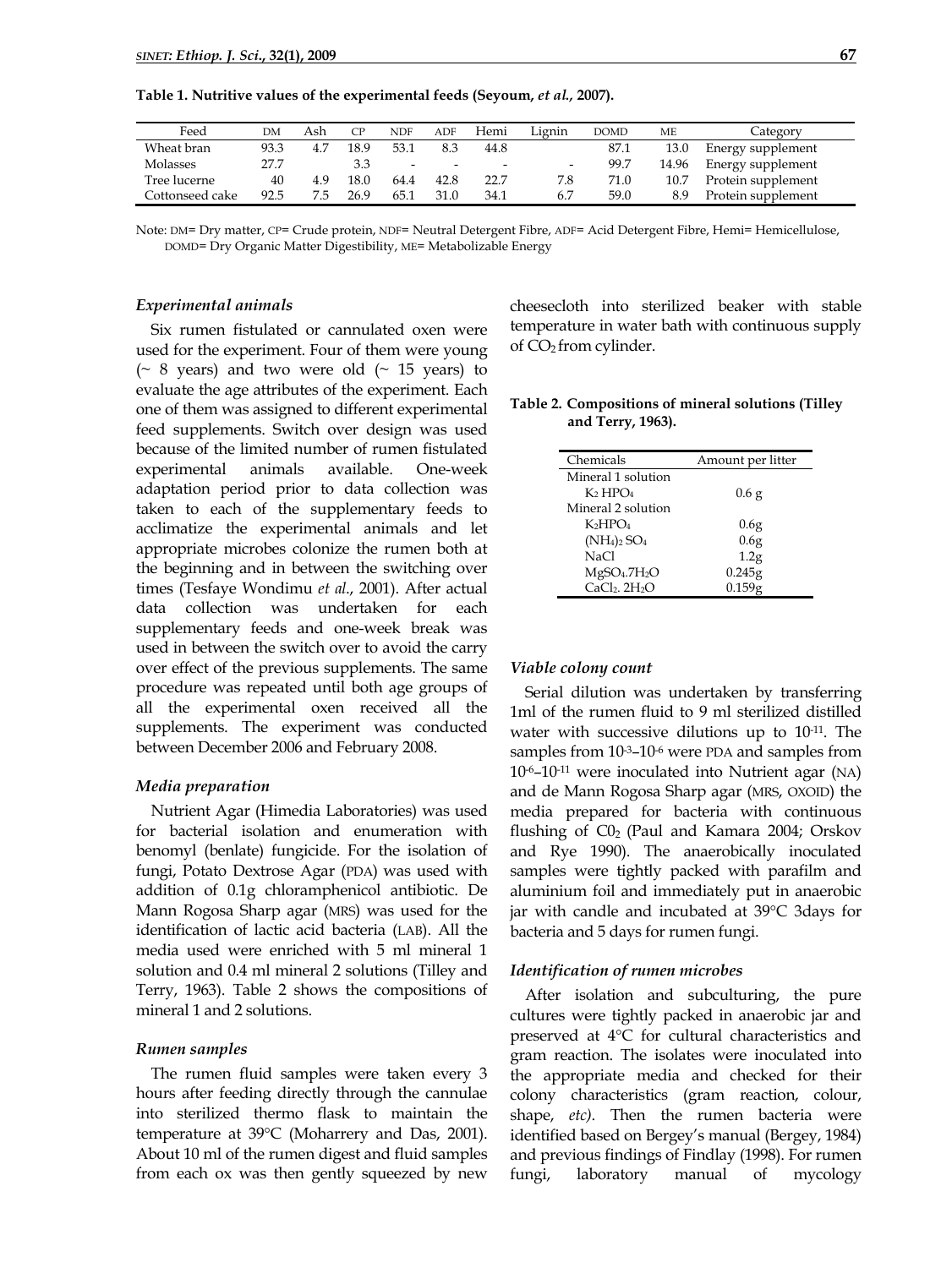(Alexopoulus and Beneke, 1968) and pervious findings of Wina *et al*. (2006) and Akin and Borneman (1990) were used for the identification.

# *Enzyme assay*

## *Amylase*

 Amylase activity was determined through measuring the reducing sugar by the dinitrosalicylic (DNS) method (Jamieson *et al.*, 1968). The enzyme activity was carried out at 40°C, using  $1.0\%$  (w/v) soluble starch dissolved in 0.2M tris-HCl buffer (pH 7) as substrate. The anaerobically 10,000 rpm for 5 minutes and the supernatant was substra taken as a crude enzyme source. In this method, .9 ml of starch solution was taken and 0.1ml of 0 crude enzyme source was added and incubated at preserved rumen fluid sample was centrifuged at  $40^{\circ}$ c for 10 minutes. The reaction was stopped by 2 ml DNS reagent followed by boiling for 5 minutes. Absorbance was measured using spectrophotometer (Jenway 6405, Germany) at 540 nm against a reagent and an enzyme blank. An enzyme unit (U) is the amount that releases1  $\mu$ mole of reducing sugar that release equivalent to glucose per minute.

# *Cellulase*

The reaction was stopped by 2 ml DNS reagent followed by boiling for 5 minutes. Absorbance was measured on spectrophotometer at 540 nm against To determine cellulase activity, the same method was used as amylase except carboxymethyl cellulose (CMC) was used as substrate. CMC (0.5g) was dissolved in 25ml distilled water through gentle heating and added to 25ml of 0.2M sodium acetate buffer at pH 5. The anaerobically preserved rumen fluid sample was centrifuged at 10,000 rpm for 5 minutes and the supernatant was taken as a crude enzyme source. 0.9ml the substrate was taken and 0.1ml of crude enzyme source was added on it and incubated at 40°C for 10 minutes. a reagent and an enzyme blank.

# *Protease*

30 minutes at  $50^{\circ}$ C, and then  $500 \text{ }\mu\text{l}$  of  $10\%$ trichloroacetic acid (TCA) was used to stop the reaction. After incubation for 20 minutes at room Protease activity was assayed according to the method described by Amare Gessesse and Berhanu Gashe (1997) using casein substrate. The anaerobically preserved rumen fluid sample was centrifuged and the supernatant was taken as a crude enzyme source. To 450 μl of 1% casein, 50 μl of enzyme source was added. It was incubated for

temperature, it was centrifuged at 10,000 rpm for 5 minutes and  $500 \mu l$  of the supernatant was taken and  $2.5$  ml of  $0.5$  M Na<sub>2</sub>CO<sub>3</sub> was added on it. Finally, 500 μl of 1:10 diluted 1N folin ciocalteaus's phenol reagent was mixed and the result was measured at 660nm (Jenway 6405). One unit of protease activity (U) is the amount of enzyme, which resulted in the release of 1 μg amino acid equivalent to tyrosine per minute.

# *Lipase*

 Lipase activity was determined using pnitrophenol palmitate (PNPP, sigma USA) as a substrate. A stock solution of PNPP (20nM) was prepared using isopropanol. Working substrate solution was prepared by diluting the PNPP stock solution 1:20 50 nM Tris HCl buffer containing 6405). For the quantification of enzyme unit, an extinction coefficient of 14,080/M cm was taken for PNPP. One unit of lipase activity was defined as the amount of enzyme, which releases 1 umol of paranitrophenol per minute. The appearance of a yellow colour indicates lipase activity and the release of PNPP (Amare Gessesse *et al.,* 2003). 0.1% gum Arabic and 0.4% Triton X-100 and used also as a standard. The anaerobically preserved rumen fluid sample was centrifuged at 10,000 rpm for 5 minutes and the supernatant was taken as a crude enzyme source. Lipase activity was measured by mixing 0.9 ml of working substrate solution and 0.1 ml enzyme source. Absorbance was measured after 30 minute at 410 nm (Jenway

All data was analyzed using multiple mean comparison of JMP computer software.

# **RESULTS**

#### *iable counts V*

The viable rumen bacterial and fungal colonies were found to vary in animals offered different supplements. The highest bacterial count was recorded from rumen of oxen fed on cottonseed cake  $(1.07x10^{11} \text{ cftu/ml})$  followed by molasses (7.5x1010 cfu/ml).

#### *Bacteria*

populations amongst all supplementary feeds in There was statistically significant  $(p<0.05)$ difference in viable bacterial colony count among all the feed supplements except wheat bran, which didn't show significant difference from tree lucerne and molasses fed ones. There was statistically significant ( $\alpha$ =0.05) difference in bacterial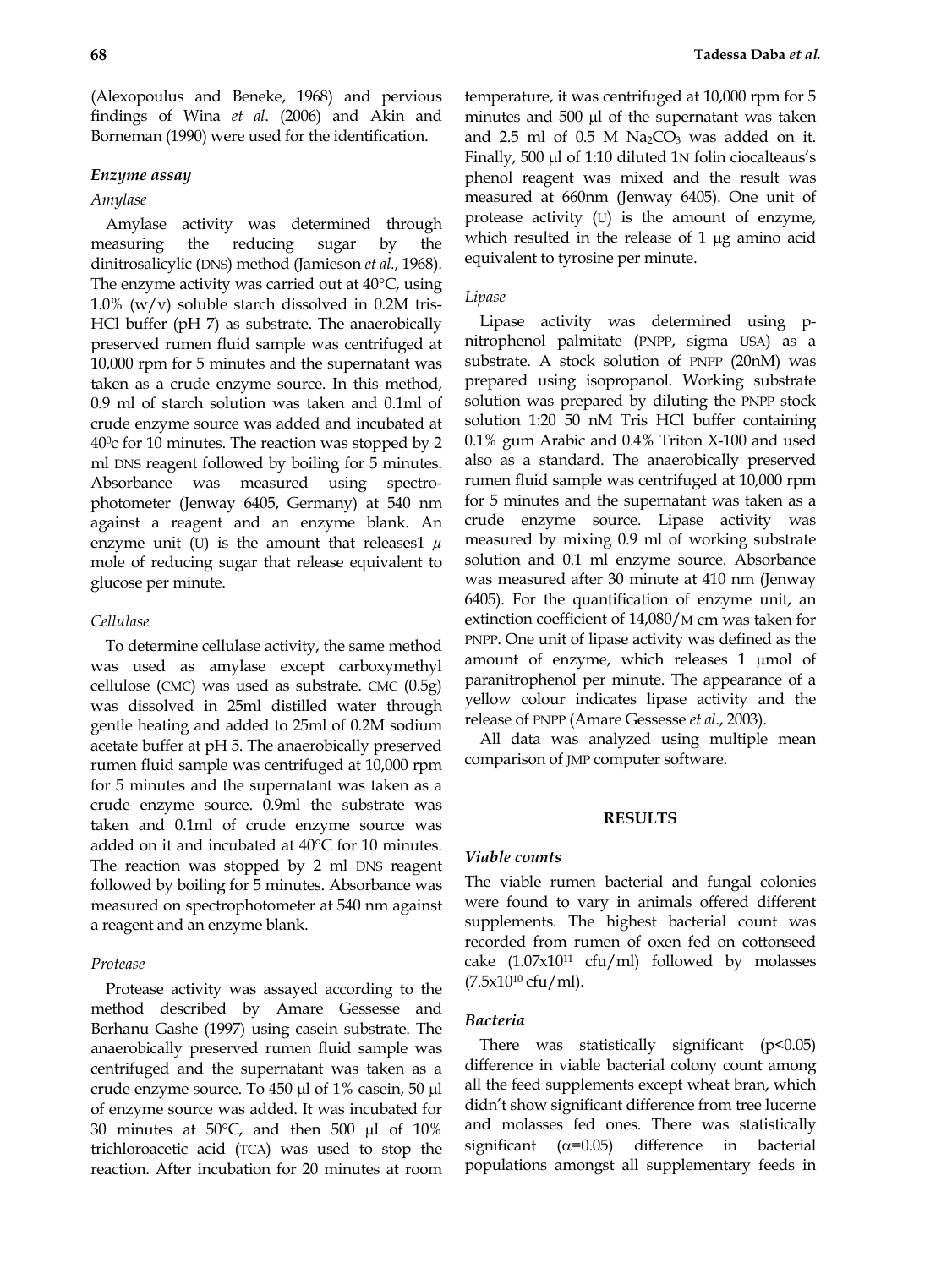older oxen except molasses and cotton seed cake, which didn't display significant difference. The highest colony count was recorded in molasses fed oxen and the least was in those fed on tree lucerne (Table 3).

#### **Table 3. Rumen bacterial population comparisons based on supplementary feeds.**

| Supplement       | cfu/ml in young oxen     | $ctu/ml$ in olds       |  |
|------------------|--------------------------|------------------------|--|
|                  | $(8 \text{ years})$      | oxen (15years)         |  |
| Wheat bran       | $6.85 \times 10^{10}$ BC | $4.3 \times 10^{10}$ B |  |
| Molasses         | $7.56 \times 10^{10}$ B  | $8.2 \times 10^{10}$ A |  |
| Cotton seed cake | $1.07\times10^{11}$ A    | $7.4 \times 10^{10}$ A |  |
| Tree lucerne     | 5.19 $x10^{10}$ C        | $3.1 \times 10^{10}$ C |  |

Note: Superscripted letters indicate significance of differences with in similar age groups.

# *Bacterial colony counts between age groups*

In all the supplements, colony counts were significantly (p<0.05) higher in younger oxen than in older ones except in case of molasses fed animals, where there was no significant variation in rumen bacterial population with age.

#### *Fungi*

 With regard to rumen fungal count, cottonseed cake showed the highest  $1.8x10<sup>6</sup>$ ; whereas molasses showed the least fungal population  $6.27 \times 10^5$  in younger oxen. There was no statistically significant (p<0.05) difference between wheat bran and molasses fed animals. Wheat bran was characterized by a slight lower number of fungal counts than the cottonseed cake and tree Lucerne (Table 4). In older oxen the highest fungal count

whereas the least fungal colony count was recorded in those fed on molasses. There was  $(p<0.05)$  difference among all was observed in cottonseed cake fed animal significan supplements except wheat bran and tree lucerne.

**Table 4. Rumen fungal population comparisons based age and supplementary feeds.** 

| Supplement       | cfu/ml in young oxen   | $ctu/ml$ in olds                 |  |
|------------------|------------------------|----------------------------------|--|
|                  |                        | oxen                             |  |
| Wheat bran       | $9.43x105$ AB          | $5.1 \times 10^{5}$ <sup>B</sup> |  |
| Molasses         | $5.13x105$ AB          | 4.3x105c                         |  |
| Cotton seed cake | 1.08x10 <sup>6 A</sup> | $7 \times 10^{5}$ A              |  |
| Tree lucerne     | $6.27 \times 10^{5}$ B | $5 \times 10^{5}$ B              |  |

Note: Superscripted letters indicate significance of differences with in similar age groups.

#### *Fungal colony count between age groups*

 With regard to fungal colony, they were significantly  $(p<0.05)$  higher in younger ones as compared to the older oxen offered similar supplementary feed.

#### *n of rumen bacteria Isolatio*

 In this study 12 taxonomic groups of bacteria were isolated from oxen. They were dominated by gram negative bacteria (8 isolates) followed by gram positive bacteria (4 isolates). The gram positive bacteria were mostly cocci with whitish colonies except B4 which was rod shaped bacterium. On the contrary, the gram negative bacteria were rod/bacilli, cocci and spherical in shape. The 12 isolates were tentatively classified in to 12 genera (Table 5).

Table 5. Isolated rumen bacteria from oxen offered different feed supplements.

| Code           | Gram     | Colony characteristics    | Cell Shape                   | Cellular arrangement   | Genera (possible   |
|----------------|----------|---------------------------|------------------------------|------------------------|--------------------|
|                | reaction |                           |                              |                        | <i>identity</i> )  |
| $B_1$          | Negative | yellowish creamy          | simple rod with rounded ends | Single rod             | <b>Bacteriodes</b> |
| B <sub>2</sub> | Negative | creamy white, fast grower | rods                         | Single rod             | Enerobacter        |
| B <sub>3</sub> | Negative | cloudy white              | rod/crescent-shaped          | Single crescent        | Selenomonas        |
| B <sub>4</sub> | Positive | whitish yellow            | long rods, slender           | Single long rods       | Lactobacillus      |
| B <sub>5</sub> | Negative | yellowish, slow grower*   | spherical                    | irregular clusters     | Succinimonas       |
| B <sub>6</sub> | Positive | creamy white              | cocci                        | Chained cocci          | Streptococcus      |
| B <sub>7</sub> | Negative | creamy white              | rod, pointed ends            | Single rod             | Fusobacterium      |
| Bs             | Positive | cloudy white              | large spherical              | in pairs spherical     | Leuconostoc        |
| B <sub>9</sub> | Positive | yellowish, slow grower*   | cocci                        | Single/ pairs/ tetrads | Pediococcus        |
| $B_{10}$       | Negative | whitish creamy            | large spherical              | Clusters spherical     | Methanosarcina     |
| $B_{11}$       | Negative | whitish                   | small cocci                  | Single cocci           | Ruminococcus       |
| $B_{12}$       | Negative | whitish brown             | curved short spiral          | singlespiral           | Butyrivibrio       |

Note: \* Slow growers were those which required more than three days for growth.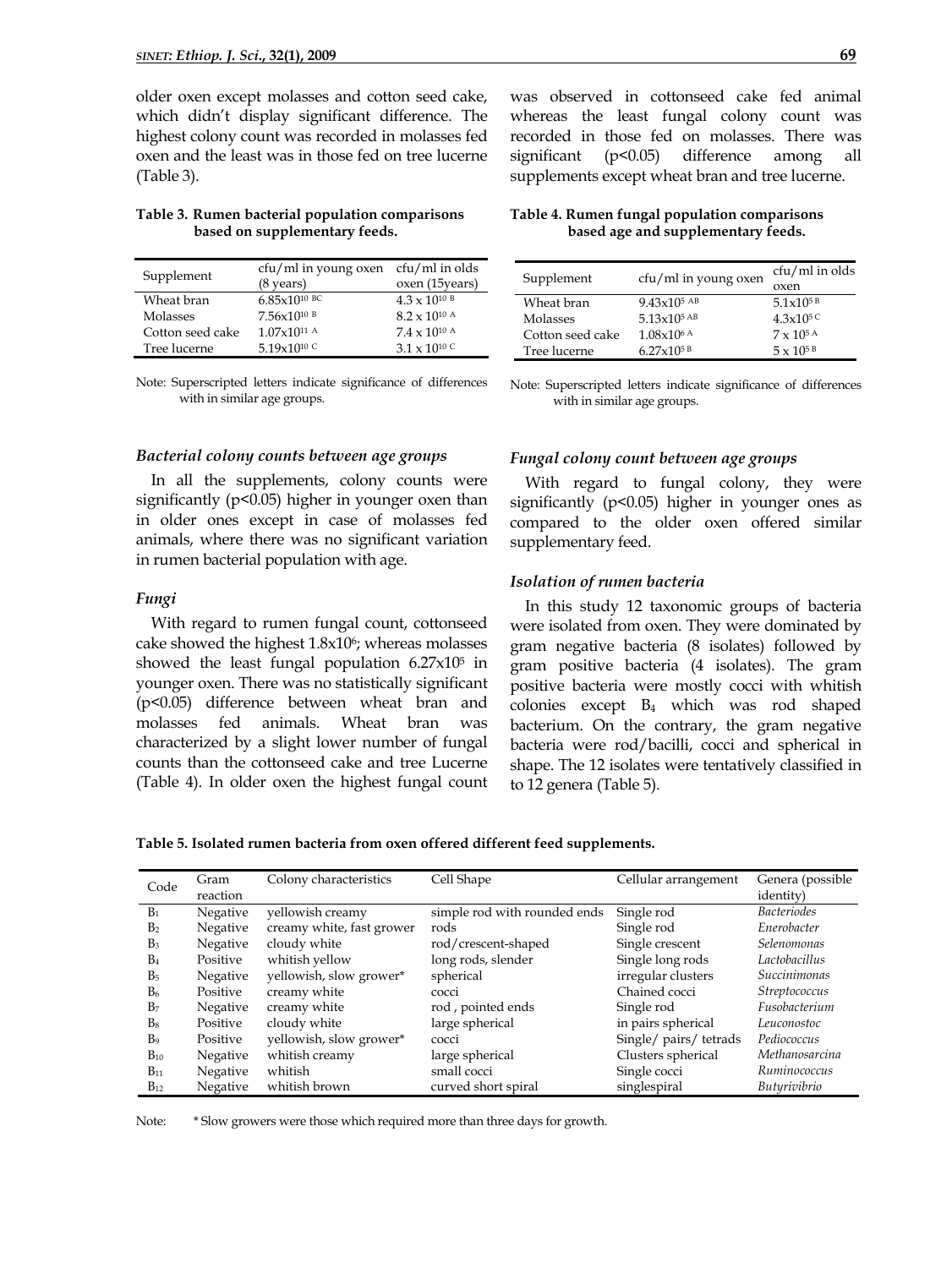The frequency distribution of the different recorded in tree lucerne fed oxen (33%). The dominant bacterial isolates from animals fed on wheat bran were the gram negative rod shaped supplements followed by Selenomonas, Lactobacillus and *Streptococcus* while *Enterobacter*, *Succinimonas*, Leuconostoc and Methanosarcina were found only in xen fed on single supplements. o microflora of the rumen from oxen fed different supplements showed significant differences. Table 6 showed that cottonseed cake harboured 75% of all the isolates followed by wheat bran (50%) and molasses (50%). The least bacterial diversity was *Bacteriodes* (2/6) followed by *Ruminococcus*, which covered of all the isolates. The lowest proportion was found to be gram positive cocci, *streptococcus*. *Butyrivibrio* spp. were found to dominate in molasses fed oxen and *Ruminococcus* encountered rarely. The gram-positive long rods, *Lactobacillus* predominated the rumen bacteria in tree lucerne fed animals. The majority of bacteria isolated from tree lucerne fed animals were gram positive while gram negatives were dominant in animals offered other supplements. *Ruminococcus* was the ubiquitous isolate which was found in all the

Table 6. Isolated rumen fungi from all oxen offered different feed supplements.

|                | Code Colony characteristics       | Fungal isolates      |  |  |
|----------------|-----------------------------------|----------------------|--|--|
| F1             | Highly branched mycelium          | Phycomycetes         |  |  |
|                | (rhizoid), with dark sporangia    | (Caecomyces spp.)    |  |  |
| F <sub>2</sub> | branched hyphea with              | Chytridiomycetes     |  |  |
|                | flagellated zoospores             | (Chytridium spp.)    |  |  |
| F3             | Slight yellowish, filamentous     | Neocallimastix       |  |  |
| F4             | Fast grower, highly budding Yeast |                      |  |  |
|                | cells                             | (Saccharomyces spp.) |  |  |

# *Isolation of rumen fungi*

 Apart from the bacteria four groups of fungi were also isolated from the rumen of the tested oxen. Most of the fungi were lower fungi Phycomycetes and *Chytridiomycetes* except yeast, rumen fungal isolates were not as diverse as they were for bacteria. There were only few rumen fed on different feed supplements. They rather vary in density and proportion than in diversity among the supplements (Table 4). which was classified in *Ascomycetes (Hemiascomycetes)*. The relative proportions of the fungi isolated from the rumen samples of animals

With regard to the distribution of the fungal isolates in relation to the feed type, *Caecomyces* and Neocallimastix were found in 3 out of 4 tested supplements followed by *Chytridium. Caecomyces* 

spp. were dominant in wheat bran and cottonseed cake supplemented oxen. *Caecomyces* and *Neocallimastix* were the only fungi isolated from tree lucerne fed oxen and yeast was found only in high-energy supplements (molasses and wheat bran) (Table 6).

# *Correlation between microbial density and nutrient composition of feeds*

rumen bacteria and fungi were better correlated with the protein composition of feeds than with fibre. Both rumen bacteria  $(r^2<0.3, p<0.05)$  and fungi ( $r^2$ <0.4,  $p$ <0.05) were poorly correlated with metabolizable energy (ME) contents of feeds. Rumen fungi were also found to be more affected by the ME compositions than do the rumen b acteria. Rumen fungal population was highly correlated with the fibre contents of feeds than bacteria. Both

# *e as Rumen enzym says*

# *Amylase*

The highest amylase activity was recorded in molasses and wheat bran fed younger oxen while animals (Fig. 1). There were no significant higher in younger oxen than the older ones fed on similar supplements. the least was displayed in tree lucerne fed older difference (p=0.01) between wheat bran and molasses; cottonseed cake and tree lucerne fed oxen. The amylase activities were significantly



Fig. 1. Comparison of amylase activities against feed supplements and age of oxen.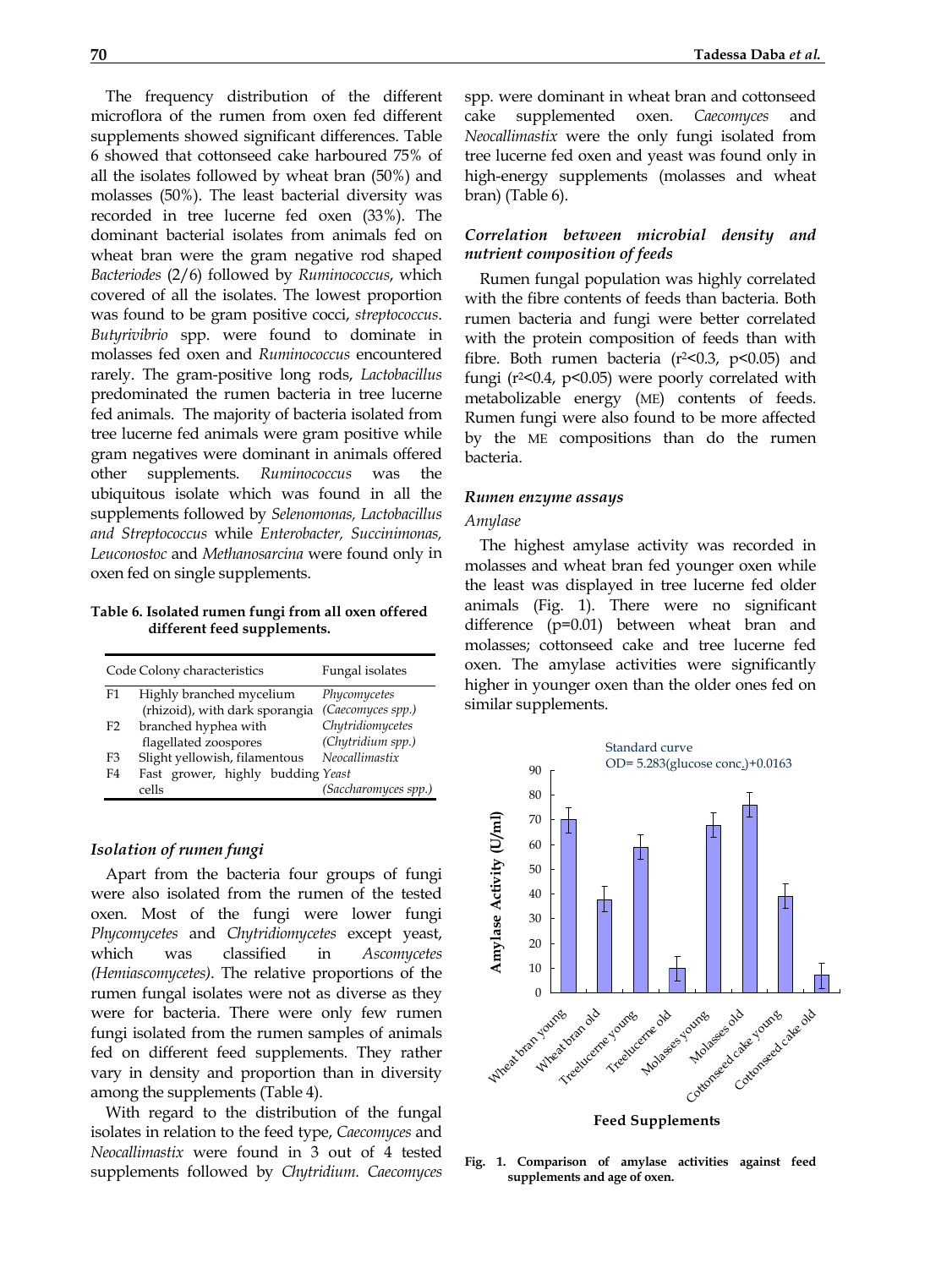#### *Cellulase*

The cellulase activity was the highest in wheat bran but significantly  $(p< 0.05)$  different only from those supplemented with molasses (Fig. 2). There is no variation because age except in the case of molasses, where it is unusually higher in the older oxen.



**Fig. 2. Comparison of cellulase activities against feed supplements and age of oxen.**

#### *Protease*

activities were detected relative to other enzymes in the rumen. Protease activity was the highest (p<0.05) in oxen offered cottonseed cake supplement but is not significantly higher than those fed on tree lucerne (Fig. 3). The least protease activity was observed in case of molasses supplemented oxen. There was no difference (P<0.05) between age groups except in case of cottonseed cake supplemented ones, where it is higher in younger oxen. In all the supplements, the highest protease

# *Lipase*

 Highest lipase activity was observed in oxen supplemented with molasses and is significantly ( $\alpha$ = 0.05) the highest of all. Wheat bran is also significantly higher than others and the least lipase activity was seen in oxen offered tree lucerne (Fig. 4). The variation with animal age group was significant in all cases with higher activities in younger animals.











# **DISCUSSION**

The rumen microbial density varied  $(p<0.05)$ greatly based on the nutrient composition of feeds particularly the protein and fibre contents. Vansoest (1982) also indicated that the concentration and relative proportions of various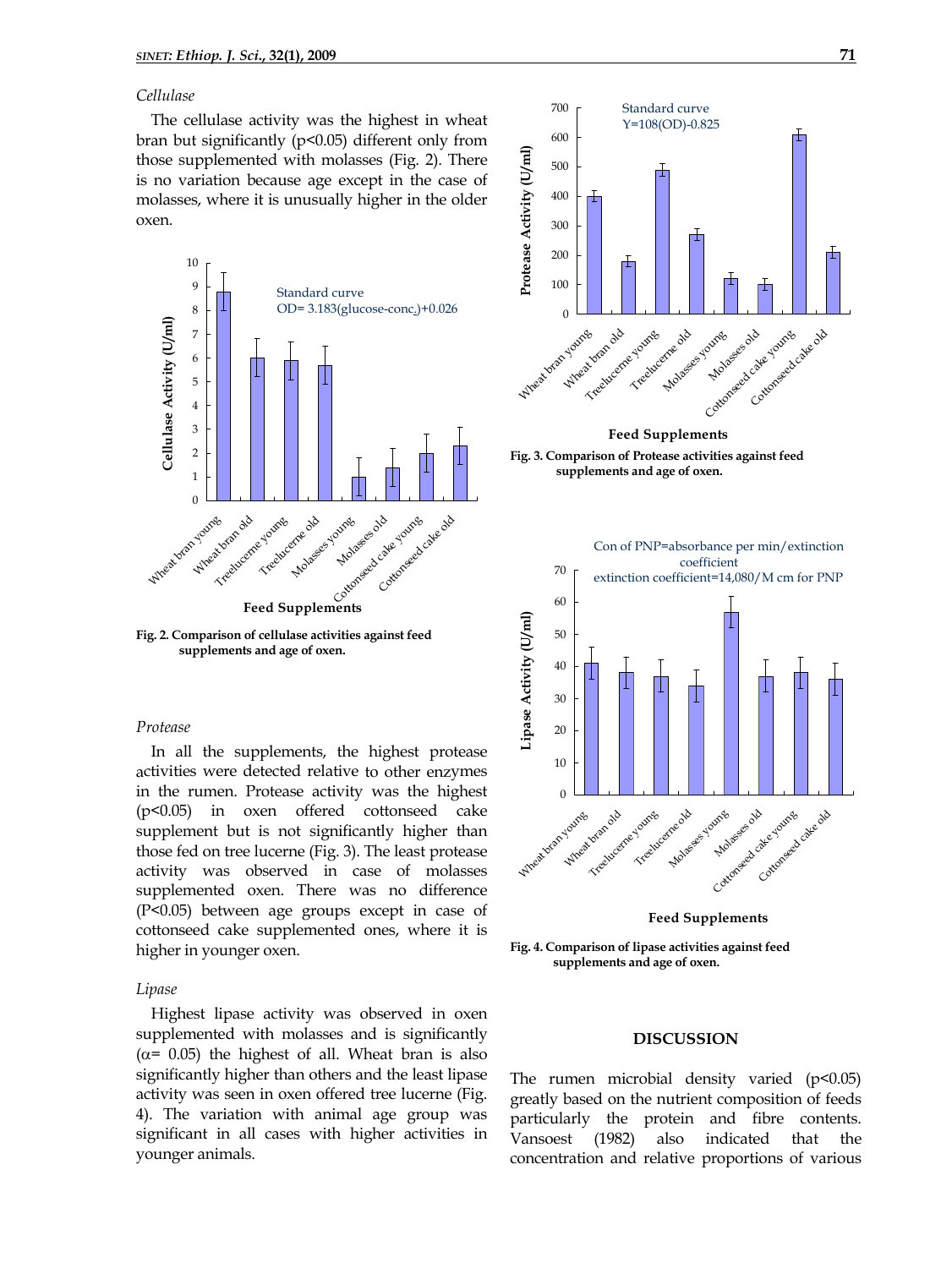classes of rumen organism vary according to the quality and composition of the diets. The maximum number of bacterial colonies found in this study was  $10.7x$   $10^{10}$  cfu/ml bacteria and  $10.8$  $x10<sup>5</sup>$  cfu/ml fungi. In the same way, Findlay (1998) reported about 1010 to 5x1010 cfu/ml of rumen bacteria. Similarly, 1010 – 1011 cfu/ ml of bacteria and 104 cfu/ml of fungal colonies were reported by Bhat *et al*. (1990) and Paul and Kamara (2004) respectively. The highest microbial population was found in animals fed on cottonseed cake, which contains high protein and fibre. The microbial responses to high energy feed like molasses was less.

The rumen microbes' first-limiting nutrient is nitrogen. However, if forage crude protein is good, then rumen microbes might benefit from an energy source (Wahlberg, 1999). Gordon *et al.* (2002) also conducted studies on mixtures of alfalfa, grass, and heather (a dwarf shrub) and compared the ability of the rumen microflora to digest the mixtures of substrates and found good response in alfalfagrass mixture. Among five rations varying in the proportions of roughage, concentrate, energy and protein contents fed to sheep, crude protein enhanced microbial population and this could change the pattern of enzymes in the rumen (Moharrery and Das, 2001).

The least rumen bacterial count was recorded in tree lucerne fed oxen even though it is good in nutrient composition (Table 1). This may be attributed to its anti nutritional factor contents like tannin and saponin. Multipurpose trees like tree lucerne contains high proportion of tannin and aponin (Eden Efrem, 2002). Similarly, Odenyo *et*  s *l,* (1997) found that tannin inhibits rumen bacteria *a* protozoa and microbial fermentation in the particularly cellulolytic bacteria. Moreover, saponin showed its inhibitory effect on rumen ruminants (Wallace, 1994). Both rumen bacterial and fungal populations were found to be higher in younger oxen than the older ones supplemented with similar feeds.

rumen microbial differences in infant calves and adult animals. The reason why rumen microbial mass greatly declines in older age wasn't described in literatures. The rumen bacteria are weakly correlated with the fibre contents of feeds. Rumen viable fungal colonies were highly correlated with both protein and fibre compositions of the feeds offered to animals than bacteria. This implies that rumen bacteria were less sensitive to the changes in the fibre and protein composition of feeds. This Much of the previous studies (Akin and Borneman, 1990; Orskov and Rye, 1990) were on

may be because bacteria are more versatile in metabolism and could synthesize the required nutrients from other sources than do rumen fungi. O/IAEA (1989) and Joblin *et al*. (1990) also FA reported that rumen fungi were predominant in fibrous feeds. The increased fungal populations ccurred with alfalfa (protein rich) and Bermuda o grass (fibrous) diets.

The influence of diet on rumen fungi might occur because of direct effects such as supplying a growth factor or because of indirect effects by influencing competing organisms (Joblin et al., 990). This indicates that rumen fungi are better 1 responsible for the digestion of fibrous feeds because most fungi produce exogenous enzymes and also able to physically penetrate plant cell wall (Wina *et. al.*, 2006). Both rumen bacterial and fungal populations were better correlated with the protein compositions of feeds than with fibre contents as also described by Wahlberg (1999) and Gordon *et al.* (2002).

compositions of feeds offered to animals. This may be because they are capable of generating the required amount of energy from other feed Both rumen bacteria and fungi had weaker correlation with ME (metabolizable energy) contents of the supplementary feeds (Tables 1, 3 and 4). This indicates that rumen microbes are not very sensitive to the changes in the energy nutrients as far as they get sufficient protein as explained by Wahlberg (1999). Microbial diversity in the rumen significantly varied with feed nutrient composition.

fibre. There was similar report by Findlay (1998). Butyrivibrio and Pediococcus were predominated in rumen of molasses supplemented oxen. In tree lucerne supplement, which is high in tannin content gram-positive bacteria were dominant. Similarly Wallace (1994) found that the major tannin tolerant bacteria identified were gram positive. This may indicate that the negative action of anti-nutritional factors is on the cell wall of rumen bacteria. Among the identified rumen bacteria, *Bacteriodes* and *Ruminococcus* were found to be dominant in wheat bran and cottonseed cake, which are rich in

Significant variation in the enzyme activities were found based on the nutrient compositions of feeds supplemented to the animals. Rations varying in the proportions of roughage, concentrate, energy and protein contents affected microbial population and changed the pattern of enzymes in the rumen (Moharrery and Das, 2001). In oxen supplemented with molasses, which is the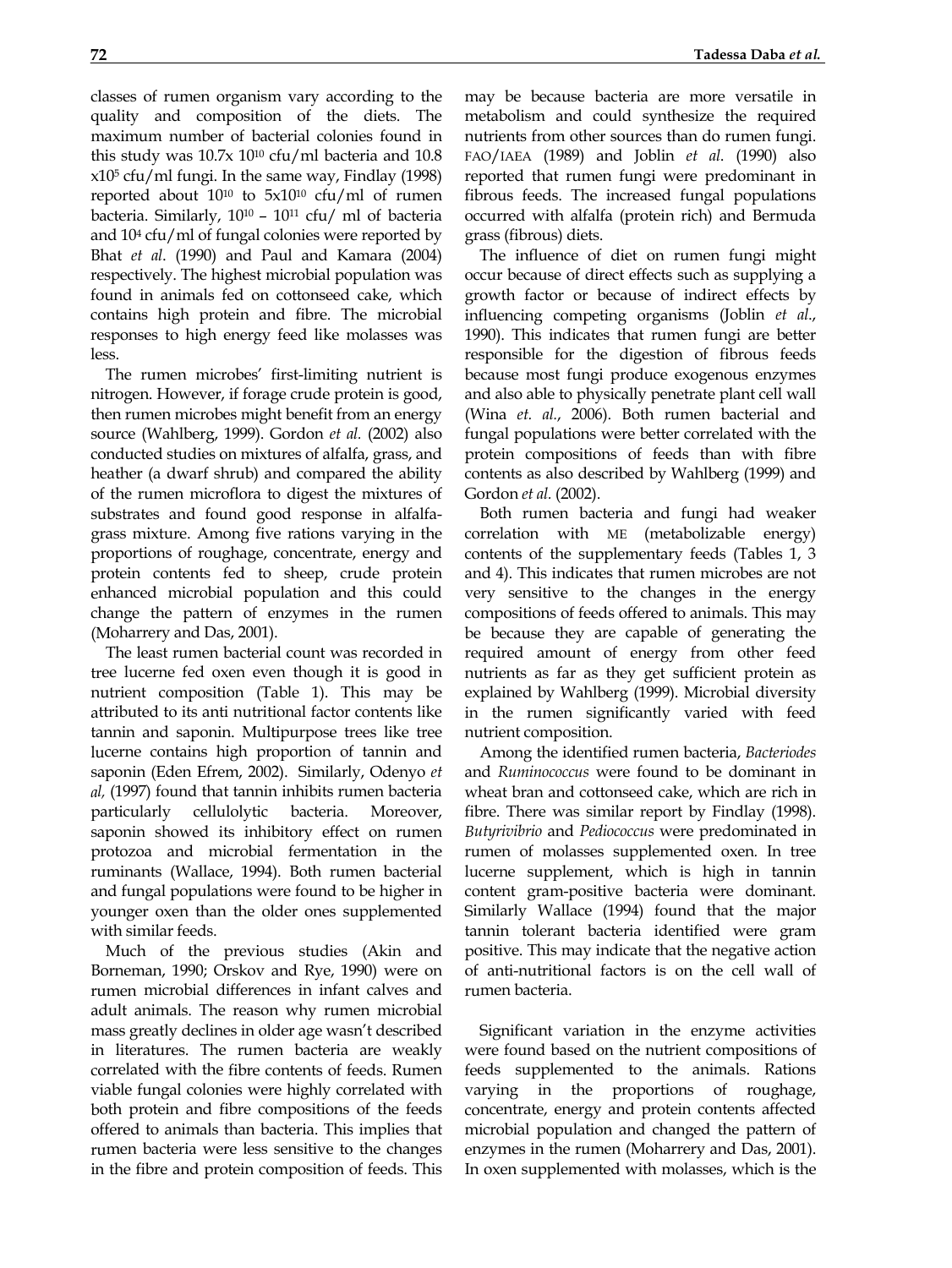least in protein and fibre contents, showed the least cellulase and protease (Fig. 2 and Fig. 3) activities but good lipase (Fig. 4) and the highest amylase (Fig. 1) activities because of its high energy content. On the contrary, in cottonseed cake offered animals there were higher cellulase (Fig. 2) and protease (Fig. 3) activities as it contains high fibre and protein. Wheat bran, which is high in fibre and starch compositions showed good amylase and ellulase activities. In general, the enzyme activity c assays indicated linear relations with the proportions of the feed nutrient compositions. In lmost all the cases, the enzyme activities were less a in the older oxen supplemented with similar feeds. Butyrivibrio was dominant in molasses offered nimals where the highest amylase activity was a recorded and thus may be good candidate for mylase production. In cottonseed cake fed a animals *Bacteriodes* spp. were dominant and may be good producer of protease and cellulase. In all the treatments, the activities of protease were higher than other enzymes (Fig. 3), which indicates that most of the rumen organisms able to produce protease and utilize the ample protein sources in the rumen.

# **CONCLUSIONS**

Feeds containing high protein and fibre favour rumen microbial population dynamics than feeds with high-energy source. High anti nutritional factors (e.g., tannin, saponin, etc.) hinder rumen microbial growth but gram-positive bacteria better resist these anti nutritional factors. *Bacteriodes*, and *Ruminococcus* dominate rumen microbial population in roughage feeds. *Butryvibrio* are dominant in feeds containing easily soluble carbohydrates. Rumen fungi are more responsive to the fibre and protein compositions of feeds. Further molecular based isolation study is required to identify and select the rumen microbial species responsible for the production of given volatile fatty acids. Both rumen bacteria and fungi are more sensitive to the protein contents of feeds. Rumen microbial population and enzyme activities decline in older age. The reason why this happens also needs further investigation.

## **ACKNOWLEDGEMENTS**

We would like to express our heartfelt thanks to Addis Ababa University, Department of Biology for lab facilities and cooperation. We would express our gratitude to Dr Amare Gessesse for his support on

enzyme assay work. We also thank Animal Nutrition Research staff, Holetta Research Centre, EIAR for their material and financial support.

#### **REFERENCES**

- 1. Akin, D. and Borneman, W. (1990). Role of rumen fungi in fibre degradation. *J. Dairy Sci.* **73**:3023– 3032.
- 2. Alexopoulus, C.J. and Beneke, E.S. (1968). *Laboratory Manual for Introductory Mycology*. Burgess Publishing Company, Minneapolis, 199 pp.
- 3. Amare Gessesse and Berhanu Gashe (1997). Production of alkaline protease by an alkaliphilic bacteria isolated from an alkaline soda lake. *Biotechnology Letter* **19**(5):479–481.
- 4. Amare Gessesse, Rajni, H.K., Berhanu Gashe and Mattiasson, B. (2003). Novel *alkaline* Protease from alkaliphilic bacteria grown on chicken feather. *Enz Micro Technology* **32**:519–524.
- 5. Bergey, D.H. (1984). *Bergey's Manual of Systematic Bacteriology*. (Sneath, A.H.P., Mair, S.N., Sharpe, E.M. and Holt G.J., eds). Willians and Wilkins, Batimne, USA.
- Adhesion of cellulolytic ruminal bacteria to 6. Bhat, S., Wallace, R.J. and Orskov, E.R. (1990). barely straw. *Appli. Environ. Microbiol*. **56(9):** 2698–2703.
- 7. Chenost, M. and Sansoucy, R. (1998). Nutritional characteristics of tropical feed resources. Natural and improved grasslands, crop residues and agro industrial byproducts. **In**: *Feeding Dairy Cows in the Tropics* (Andrew, S. and Rene, S. eds). *FAO, Rome*, 245 pp.
- 8. Chesworth, J.C. (2004). *The Tropical Agriculturalist. Ruminant Nutrition*. CTA, Macmillan, 170 pp.
- 9. Duncan, W.R., Orkov, E.R., Frazer, C. and Garton, G.A. (1974). Effect of processing of dietary barely and supplementary cobalt and Cyanocobalamine on the fatty acid composition of lamb tryglyceride with special reference to branched chain fatty acids. *Journal of Nutrition*  **32**:71–75.
- 10. Eden Efrem (2002). Isolation and characterization of tannin and gallic acid degrading bacteria from indigenous Ethiopian wild and adapted ruminants. MSc thesis, Department of Biology, AAU, Ethiopia, 57 pp.
- 11. FAO/IAEA (1989). *Analytical Techniques for Characterizing Ruminant Feedstuffs.* Agri. Lab., Animal Production and Health Unit. Seibersdorf, Austria, 52 pp.
- 12. Findlay, A. (1998). Microbiology of the Rumen and Small and Large Intestines. Physiological Laboratory, University of Cambridge. *Internet:*  http://www.chu.cam.ac.uk/~ALRF/micrbiol. htm. Accessed on 13th October 2007.
- 13. Garrett, J. (2000). Use Yeast Culture to "Feed the Rumen First" Feed Management.